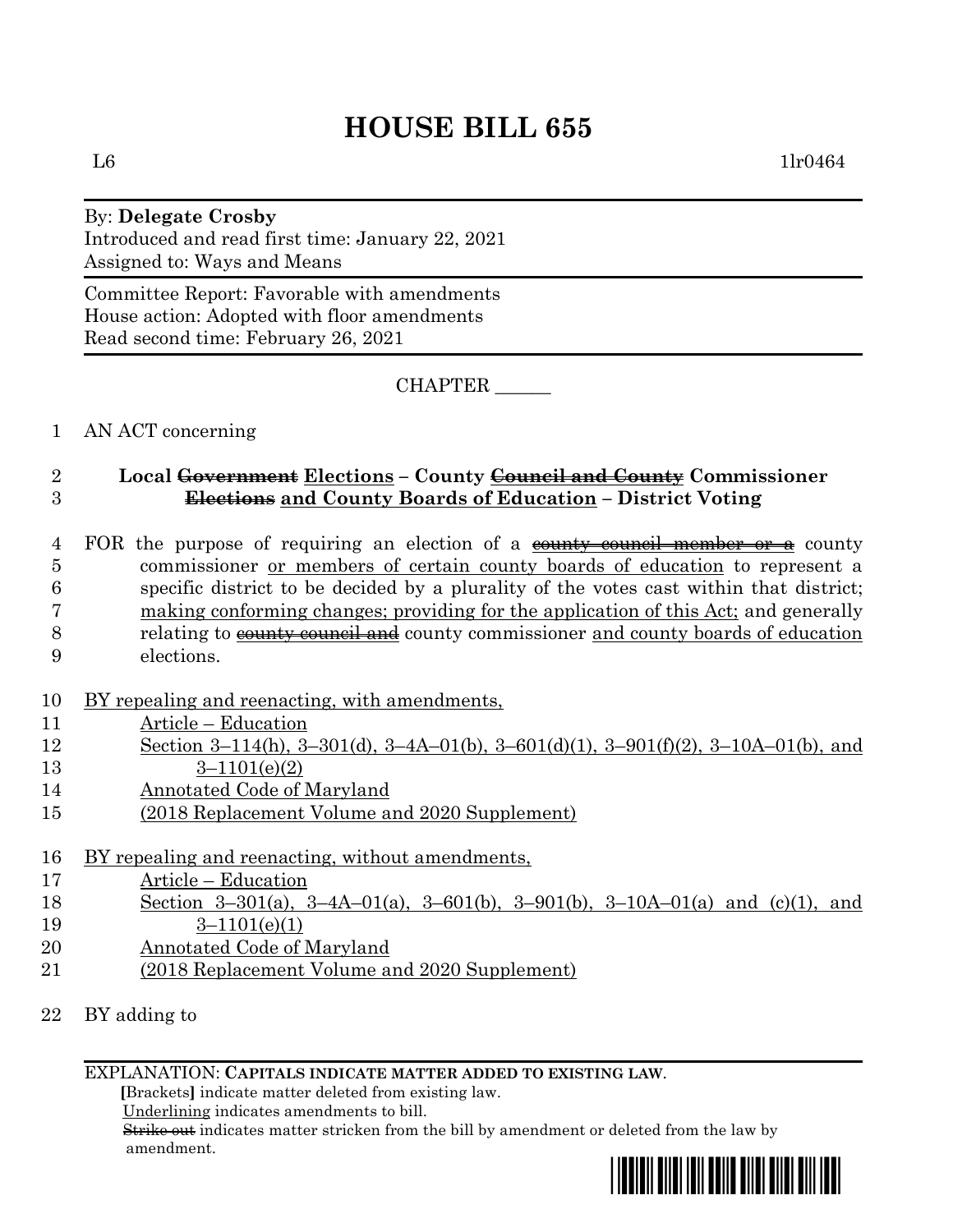| 1               | Article – Local Government                                                                      |
|-----------------|-------------------------------------------------------------------------------------------------|
| $\overline{2}$  | Section 9-401.1 9-114                                                                           |
| 3               | Annotated Code of Maryland                                                                      |
| 4               | (2013 Volume and 2020 Supplement)                                                               |
| $\overline{5}$  | <u>BY repealing and reenacting, with amendments,</u>                                            |
| $6\phantom{.}6$ | The Public Local Laws of Calvert County                                                         |
| 7               | Section 2-102                                                                                   |
| 8               | Article 5 – Public Local Laws of Maryland                                                       |
| 9               | (2002 Edition and December 2019 Supplement)                                                     |
| 10              | <u>(As enacted by Chapter 310 of the Acts of the General Assembly of 2013)</u>                  |
| 11              | <u>BY repealing and reenacting, with amendments,</u>                                            |
| 12              | The Public Local Laws of Charles County                                                         |
| 13              | Section 27–1A.                                                                                  |
| 14              | Article 9 – Public Local Laws of Maryland                                                       |
| 15              | (2013 Edition and October 2018 Supplement, as amended)                                          |
| 16              | BY repealing and reenacting, with amendments,                                                   |
| 17              | The Public Local Laws of Garrett County                                                         |
| 18              | Section $30.02(B)$ and $(C)$                                                                    |
| 19              | Article 12 – Public Local Laws of Maryland                                                      |
| $20\,$          | (2005 Edition and September 2018 Supplement, as amended)                                        |
| 21              | BY repealing and reenacting, with amendments,                                                   |
| 22              | The Public Local Laws of St. Mary's County                                                      |
| 23              | Section 26–1A.                                                                                  |
| 24              | Article 19 – Public Local Laws of Maryland                                                      |
| 25              | (2007 Edition and March 2015 Supplement, as amended)                                            |
| 26              | BY repealing and reenacting, without amendments,                                                |
| $27\,$          | The Public Local Laws of St. Mary's County                                                      |
| 28              | Section 26–1B. and C.                                                                           |
| 29              | Article 19 – Public Local Laws of Maryland                                                      |
| 30              | (2007 Edition and March 2015 Supplement, as amended)                                            |
| 31              | SECTION 1. BE IT ENACTED BY THE GENERAL ASSEMBLY OF MARYLAND,                                   |
| 32              | That the Laws of Maryland read as follows:                                                      |
| 33              | <u> Article – Education</u>                                                                     |
| 34              | $3 - 114.$                                                                                      |
| 35              | [The] SUBJECT TO PARAGRAPH (2) OF THIS SUBSECTION, THE<br>(1)<br>(h)                            |
| 36              | election of the county boards shall be held as provided in Subtitles 2 through 14 of this title |

37 and the Election Law Article.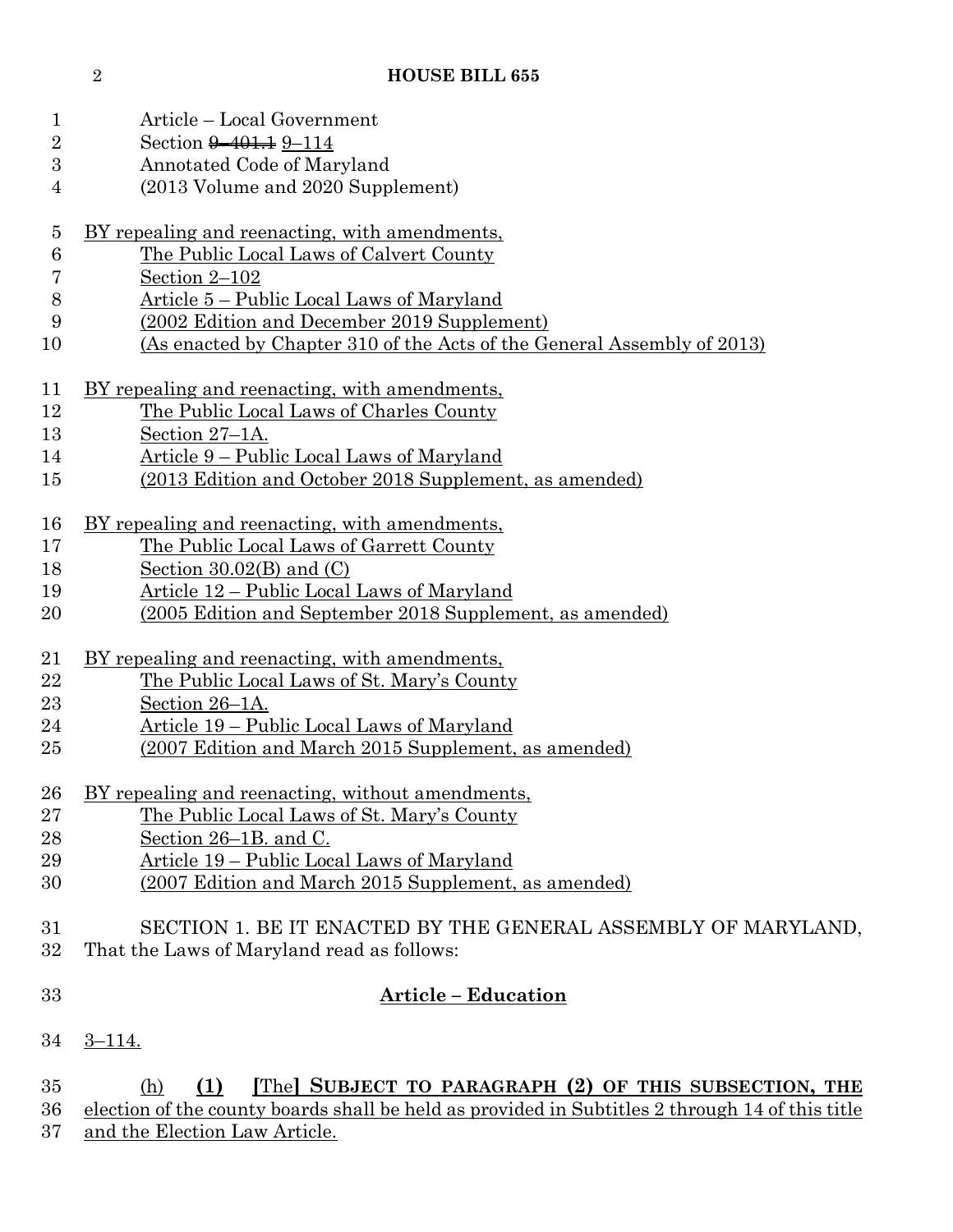# **HOUSE BILL 655** 3

| 1              |                                                                                          | (2)<br>IN COUNTIES IN WHICH MEMBERS OF THE COUNTY BOARD ARE                                                                                    |  |  |  |  |  |  |
|----------------|------------------------------------------------------------------------------------------|------------------------------------------------------------------------------------------------------------------------------------------------|--|--|--|--|--|--|
| $\overline{2}$ | ELECTED FROM INDIVIDUAL DISTRICTS, THE ELECTION OF A MEMBER OF THE                       |                                                                                                                                                |  |  |  |  |  |  |
| 3<br>4         |                                                                                          | COUNTY BOARD TO REPRESENT A SPECIFIC DISTRICT SHALL BE DECIDED BY A<br>PLURALITY OF THE VOTES CAST WITHIN THAT DISTRICT.                       |  |  |  |  |  |  |
|                |                                                                                          |                                                                                                                                                |  |  |  |  |  |  |
| 5              | $3 - 301.$                                                                               |                                                                                                                                                |  |  |  |  |  |  |
| 6<br>7         | (a)<br>student member.                                                                   | The Calvert County Board consists of five voting members and one nonvoting                                                                     |  |  |  |  |  |  |
| 8              | (d)                                                                                      | Of the five voting members of the county board:                                                                                                |  |  |  |  |  |  |
| 9<br>10        |                                                                                          | One shall be elected from each of the three county commissioner<br>(1)<br>districts BY A PLURALITY OF THE VOTES CAST WITHIN THAT DISTRICT; and |  |  |  |  |  |  |
| 11             |                                                                                          | Two shall be elected from the county at large.<br>(2)                                                                                          |  |  |  |  |  |  |
| 12             | $3 - 4A - 01$ .                                                                          |                                                                                                                                                |  |  |  |  |  |  |
| 13             | (a)                                                                                      | The Cecil County Board consists of six members as follows:                                                                                     |  |  |  |  |  |  |
| 14<br>15       | and                                                                                      | One voting member elected from each of the five commissioner districts;<br>(1)                                                                 |  |  |  |  |  |  |
| 16             |                                                                                          | (2)<br>One nonvoting student member.                                                                                                           |  |  |  |  |  |  |
| 17             | (b)                                                                                      | The five voting members of the county board shall be elected [at]:                                                                             |  |  |  |  |  |  |
| 18             |                                                                                          | (1)<br><b>AT</b> a general election as required by subsection (c) of this section; AND                                                         |  |  |  |  |  |  |
| 19<br>20       | (2)<br>BY A PLURALITY OF THE VOTES CAST WITHIN EACH RESPECTIVE<br>COMMISSIONER DISTRICT. |                                                                                                                                                |  |  |  |  |  |  |
| 21             | $3 - 601.$                                                                               |                                                                                                                                                |  |  |  |  |  |  |
| 22             | <u>(b)</u>                                                                               | The Garrett County Board consists of:                                                                                                          |  |  |  |  |  |  |
| 23             |                                                                                          | One elected member from each county commissioner district;<br>(1)                                                                              |  |  |  |  |  |  |
| 24             |                                                                                          | <u>Two elected members from the county at large; and</u><br>(2)                                                                                |  |  |  |  |  |  |
| 25             |                                                                                          | One nonvoting student member.<br>$\Omega$                                                                                                      |  |  |  |  |  |  |
| 26             | <u>(d)</u>                                                                               | Elected members of the board shall be elected [at]:<br>(1)                                                                                     |  |  |  |  |  |  |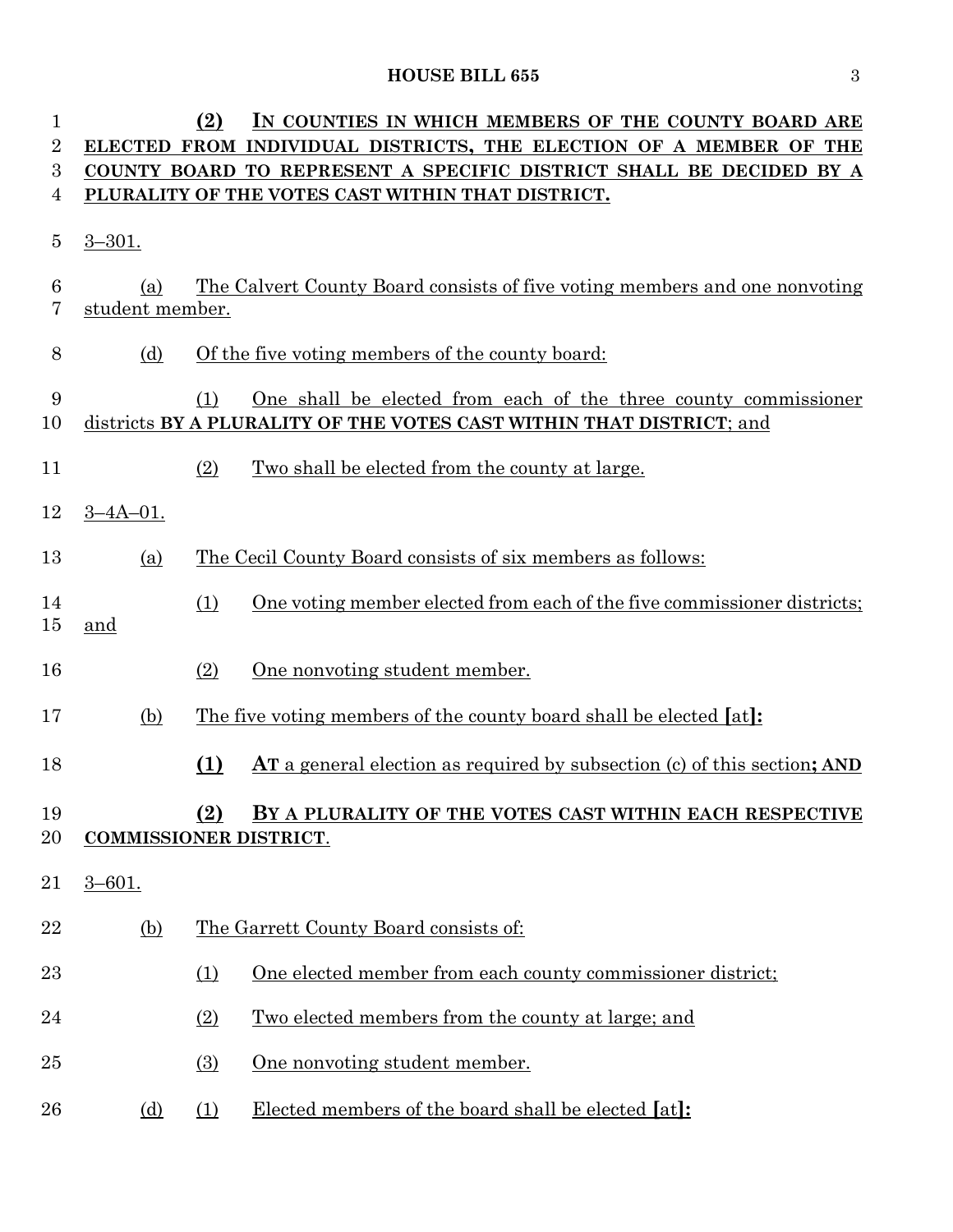|                     | $\overline{4}$                                                                                                                                                             | <b>HOUSE BILL 655</b>                                                                                                                                                                                             |  |  |  |  |
|---------------------|----------------------------------------------------------------------------------------------------------------------------------------------------------------------------|-------------------------------------------------------------------------------------------------------------------------------------------------------------------------------------------------------------------|--|--|--|--|
| 1<br>$\overline{2}$ | <b>AND</b>                                                                                                                                                                 | $(\mathbf{I})$<br><b>AT</b> a general election as required by subsection (e) of this section;                                                                                                                     |  |  |  |  |
| 3<br>4<br>5         |                                                                                                                                                                            | <b>FOR</b><br>(II)<br><b>THE</b><br><b>MEMBERS</b><br><b>ELECTED</b><br><b>FROM EACH</b><br><b>COUNTY</b><br>COMMISSIONER DISTRICT, BY A PLURALITY OF THE VOTES CAST WITHIN THAT<br><b>COMMISSIONER DISTRICT.</b> |  |  |  |  |
| $\boldsymbol{6}$    | $3 - 901.$                                                                                                                                                                 |                                                                                                                                                                                                                   |  |  |  |  |
| 7                   | (b)                                                                                                                                                                        | The Montgomery County Board consists of:                                                                                                                                                                          |  |  |  |  |
| 8<br>9              |                                                                                                                                                                            | 5 elected members, each of whom resides in a different board of<br>(1)<br>education district;                                                                                                                     |  |  |  |  |
| 10                  |                                                                                                                                                                            | 2 elected members who may reside anywhere in the county; and<br>(2)                                                                                                                                               |  |  |  |  |
| 11                  |                                                                                                                                                                            | (3)<br>1 student member.                                                                                                                                                                                          |  |  |  |  |
| 12<br>13<br>14      | (f)<br>county.                                                                                                                                                             | (I)<br>[Elected] THE ELECTED members of the county board WHO<br>(2)<br>MAY RESIDE ANYWHERE IN THE COUNTY shall be elected by the voters of the entire                                                             |  |  |  |  |
| 15<br>16<br>17      | THE ELECTED MEMBERS FROM EACH OF THE BOARD OF<br>(II)<br>EDUCATION DISTRICTS SHALL BE ELECTED BY A PLURALITY OF THE VOTES CAST<br>WITHIN THAT BOARD OF EDUCATION DISTRICT. |                                                                                                                                                                                                                   |  |  |  |  |
| 18                  | $3 - 10A - 01$ .                                                                                                                                                           |                                                                                                                                                                                                                   |  |  |  |  |
| 19                  | (a)                                                                                                                                                                        | The Queen Anne's County Board consists of:                                                                                                                                                                        |  |  |  |  |
| 20                  |                                                                                                                                                                            | Five voting, nonpartisan, elected members; and<br>(1)                                                                                                                                                             |  |  |  |  |
| 21<br>22            | the county.                                                                                                                                                                | (2)<br>One nonvoting student representative from each public high school in                                                                                                                                       |  |  |  |  |
| 23<br>24<br>25      | (b)<br>AS FOLLOWS:                                                                                                                                                         | The five voting, nonpartisan, elected members shall be elected (by the voters<br>of the entire county at a general election in accordance with subsection (c) of this section                                     |  |  |  |  |
| 26<br>27            |                                                                                                                                                                            | FOR THE MEMBER ELECTED FROM THE COUNTY AT LARGE, BY<br>(1)<br>THE VOTERS OF THE ENTIRE COUNTY; AND                                                                                                                |  |  |  |  |
| 28                  |                                                                                                                                                                            |                                                                                                                                                                                                                   |  |  |  |  |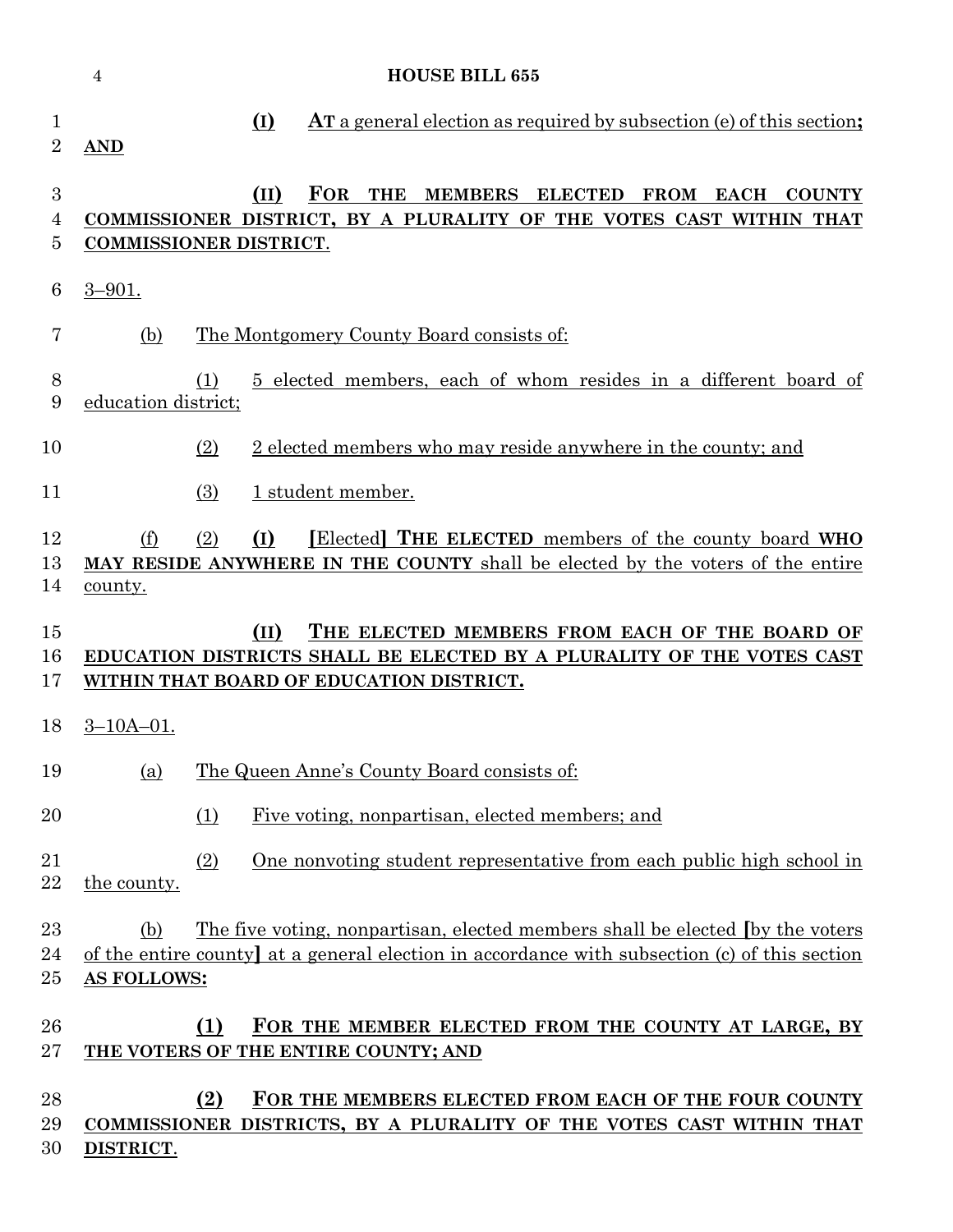# **HOUSE BILL 655** 5

| $\mathbf{1}$<br>$\sqrt{2}$   | $\left( \mathrm{c}\right)$<br>(1)                                                                                                                 | (i)  | <u>One voting member shall reside in and be elected from each of</u><br>the four county commissioner districts; and                                   |  |
|------------------------------|---------------------------------------------------------------------------------------------------------------------------------------------------|------|-------------------------------------------------------------------------------------------------------------------------------------------------------|--|
| $\sqrt{3}$<br>$\overline{4}$ | <u>county at large.</u>                                                                                                                           | (ii) | One member shall reside in the county and be elected from the                                                                                         |  |
| $\overline{5}$               | $3 - 1101.$                                                                                                                                       |      |                                                                                                                                                       |  |
| $\,6$<br>7                   | (e)<br>(1)<br>be elected as follows:                                                                                                              |      | The St. Mary's County Board consists of five voting members who shall                                                                                 |  |
| 8                            |                                                                                                                                                   | (i)  | One member shall be elected from the county at large; and                                                                                             |  |
| 9<br>10                      | districts.                                                                                                                                        | (ii) | One member shall be elected from each of the four commissioner                                                                                        |  |
| 11                           | (2)                                                                                                                                               |      | Voting members of the county board shall be elected:                                                                                                  |  |
| 12                           |                                                                                                                                                   | (i)  | At a general election as required by this section; and                                                                                                |  |
| 13<br>14                     |                                                                                                                                                   | (ii) | [On] FOR THE MEMBER ELECTED FROM THE COUNTY<br>1.<br>AT LARGE, ON a general countywide ticket; AND                                                    |  |
| 15<br>16<br>17               | 2.<br>FOR THE MEMBERS ELECTED FROM EACH OF THE<br>FOUR COMMISSIONER DISTRICTS, BY A PLURALITY OF THE VOTES CAST WITHIN<br>THAT DISTRICT.          |      |                                                                                                                                                       |  |
| 18                           |                                                                                                                                                   |      | <b>Article - Local Government</b>                                                                                                                     |  |
| 19                           | <del>401.1.</del> 9–114.                                                                                                                          |      |                                                                                                                                                       |  |
| 20<br>21                     | (A)<br><b>COUNTIES.</b>                                                                                                                           |      | THIS SECTION APPLIES ONLY TO ALL CODE COUNTIES AND COMMISSION                                                                                         |  |
| 22<br>23                     | (B)                                                                                                                                               |      | THE ELECTION OF A COUNTY COUNCIL MEMBER OR COUNTY                                                                                                     |  |
| 24                           | COMMISSIONER TO REPRESENT A SPECIFIC COUNTY COUNCIL DISTRICT OR COUNTY<br>COMMISSIONER DISTRICT SHALL BE DECIDED BY A PLURALITY OF THE VOTES CAST |      |                                                                                                                                                       |  |
| 25                           | WITHIN THAT DISTRICT.                                                                                                                             |      |                                                                                                                                                       |  |
| 26                           |                                                                                                                                                   |      | <u> Article 5 – Calvert County</u>                                                                                                                    |  |
| 27                           | $2 - 102.$                                                                                                                                        |      |                                                                                                                                                       |  |
| 28<br>29                     | (a)                                                                                                                                               |      | Beginning with the general election to be held in Calvert County in<br>November, 1978, five County Commissioners shall be elected by countywide vote. |  |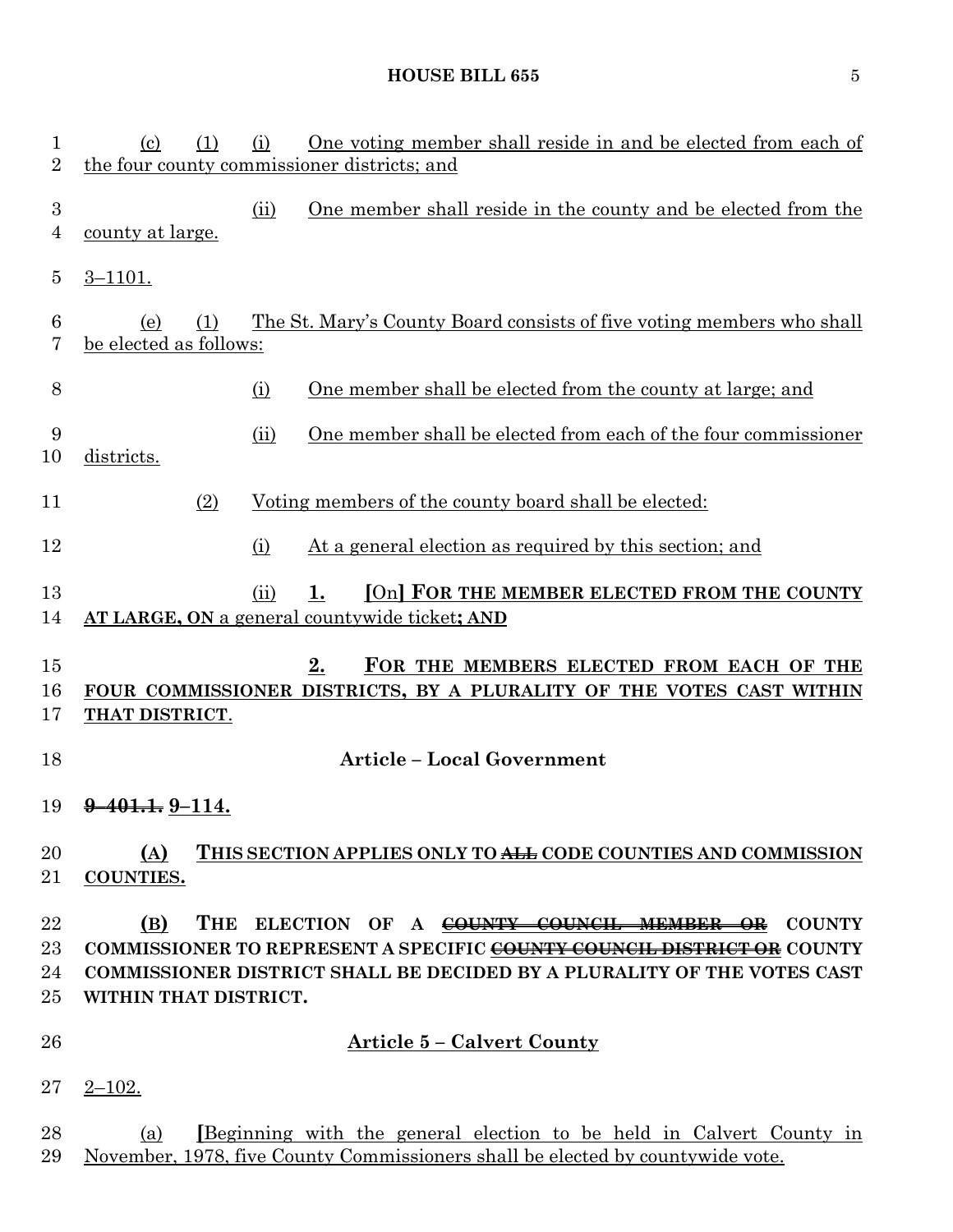### **HOUSE BILL 655**

# (b)**]** Beginning with the general election to be held in Calvert County in November **[**2014**] 2022**: (1) One County Commissioner shall be a resident of and shall **BE ELECTED BY THE VOTERS OF THE FIRST ELECTION DISTRICT OF THE COUNTY TO** represent **[**the first election district of the County**] THAT DISTRICT**; (2) One County Commissioner shall be a resident of and shall **BE ELECTED BY THE VOTERS OF THE SECOND ELECTION DISTRICT OF THE COUNTY TO** represent **[**the second election district of the County**] THAT DISTRICT**;

# (3) One County Commissioner shall be a resident of and shall **BE ELECTED BY THE VOTERS OF THE THIRD ELECTION DISTRICT OF THE COUNTY TO** represent **[**the third election district of the County**] THAT DISTRICT**; and

 (4) Two County Commissioners shall be residents of the County and shall **BE ELECTED BY THE VOTERS OF THE ENTIRE COUNTY TO** represent the County at large.

 **[**(c)**] (B)** Each candidate for the office of County Commissioner shall specify at the time of filing a certificate of candidacy whether the candidate is seeking to represent the district in which the candidate resides or to represent the County at large.

 **[**(d)**] (C)** Commissioners who are elected and qualify shall take office the third Tuesday of December following election.

 **[**(e)**] (D)** Each Commissioner shall hold office for four years or until a successor is elected and qualified.

# **Article 9 – Charles County**

27–1.

24 A. There shall be five County Commissioners for Charles County **[**, four of whom shall be elected at large, with one residing in each of the four County Commissioner Districts of the County**]**. **ONE COUNTY COMMISSIONER SHALL RESIDE IN AND BE ELECTED BY THE VOTERS OF EACH OF THE FOUR COUNTY COMMISSIONER DISTRICTS OF THE COUNTY.** The fifth shall hold the position of President of the County Commissioners, may reside in any area of the County and shall be elected at large. The County Commissioners shall be elected at the General Election held in 1994 and every four years thereafter, for terms of four years. The terms of the Commissioners shall begin on the first Tuesday of December following the General Election or as soon afterwards as certified by the Governor.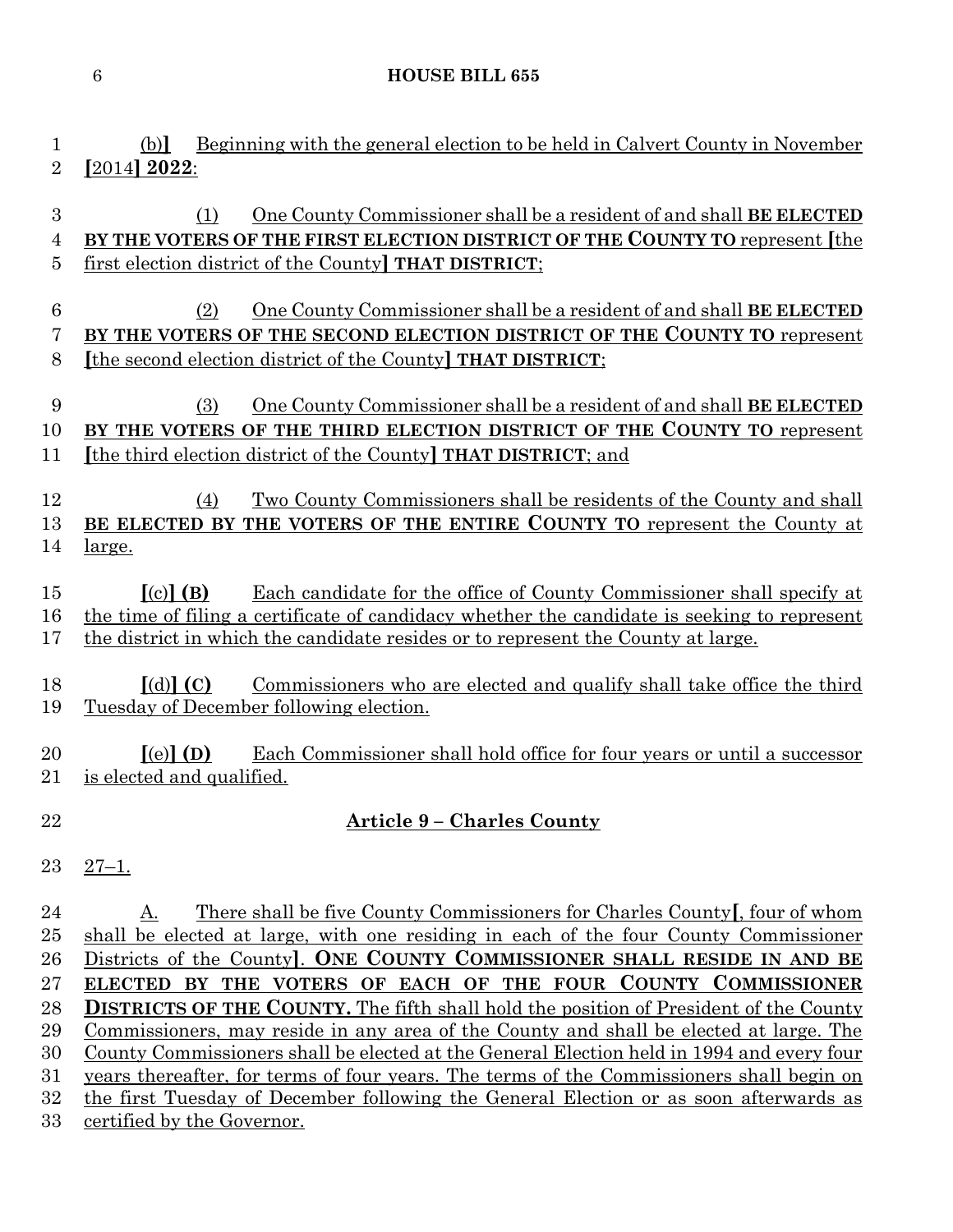#### **HOUSE BILL 655** 7

#### **Article 12 – Garrett County**

30.02.

## (B) At all future elections for the office of County Commissioner, 1 Commissioner shall **[**be elected from among the voters residing in each County Commissioner District by the general vote of the county**] RESIDE IN AND BE ELECTED BY THE VOTERS OF EACH OF THE COUNTY COMMISSIONER DISTRICTS OF THE COUNTY**.

 (C) At primary elections to be held in Garrett County at which candidates are selected for the position of County Commissioner, 1 candidate for each party shall be chosen from each County Commissioner District by the **[**county–wide**]** vote of the members of the respective parties **WITHIN THAT DISTRICT**. The Supervisors of Elections of Garrett County shall place the names of all persons who file papers for the position County Commissioner upon the ballots to be used by the respective parties in the county by Commissioner Districts so that under each Commissioner District on the ballot will appear the names in alphabetical order of all candidates residing in the district. The candidate of each party from each County Commissioner District who receives the greatest number of votes shall be certified by the Supervisors of Elections as the nominee of the political party to which he or she belongs, and the name of the nominee shall be placed on the official ballot to be used in the general election.

### **Article 19 – St. Mary's County**

### 26–1.

 A. St. Mary's County shall be divided into four (4) Commissioners' Districts as follows: The first, second and ninth election districts shall compose the First Commissioner District; the third and sixth election districts shall compose the Second Commissioner District; the fourth, fifth and seventh election districts shall compose the Third Commissioner District; and the eighth election district shall compose the Fourth Commissioner District. Each Commissioner **[**shall be elected as hereinafter provided by the general vote of the County from each of said Commissioner Districts, who**]** shall serve for four (4) years from the date of **[**his**] THEIR** election and shall be eligible to succeed **[**himself**] THEMSELVES**, except that no County Commissioner is to be elected to serve more than three (3) full four–year consecutive terms. A majority of said Commissioners shall constitute a quorum for the transaction of business. Five (5) County Commissioners are to be elected **[**by the voters of the entire County**]**, of whom one (1) County Commissioner is to be elected **[**from**] BY THE VOTERS OF** the First Commissioner District, one (1) County Commissioner is to be elected **[**from**] BY THE VOTERS OF** the Second Commissioner District, one (1) County Commissioner is to be elected **[**from**] BY THE VOTERS OF** the Third Commissioner District and one (1) County Commissioner is to be elected **[**from**] BY THE VOTERS OF** the Fourth Commissioner District.

 B. In addition, the five (5) aforementioned County Commissioners must have been residents of the districts for two (2) years or, instead, residents of the County for four